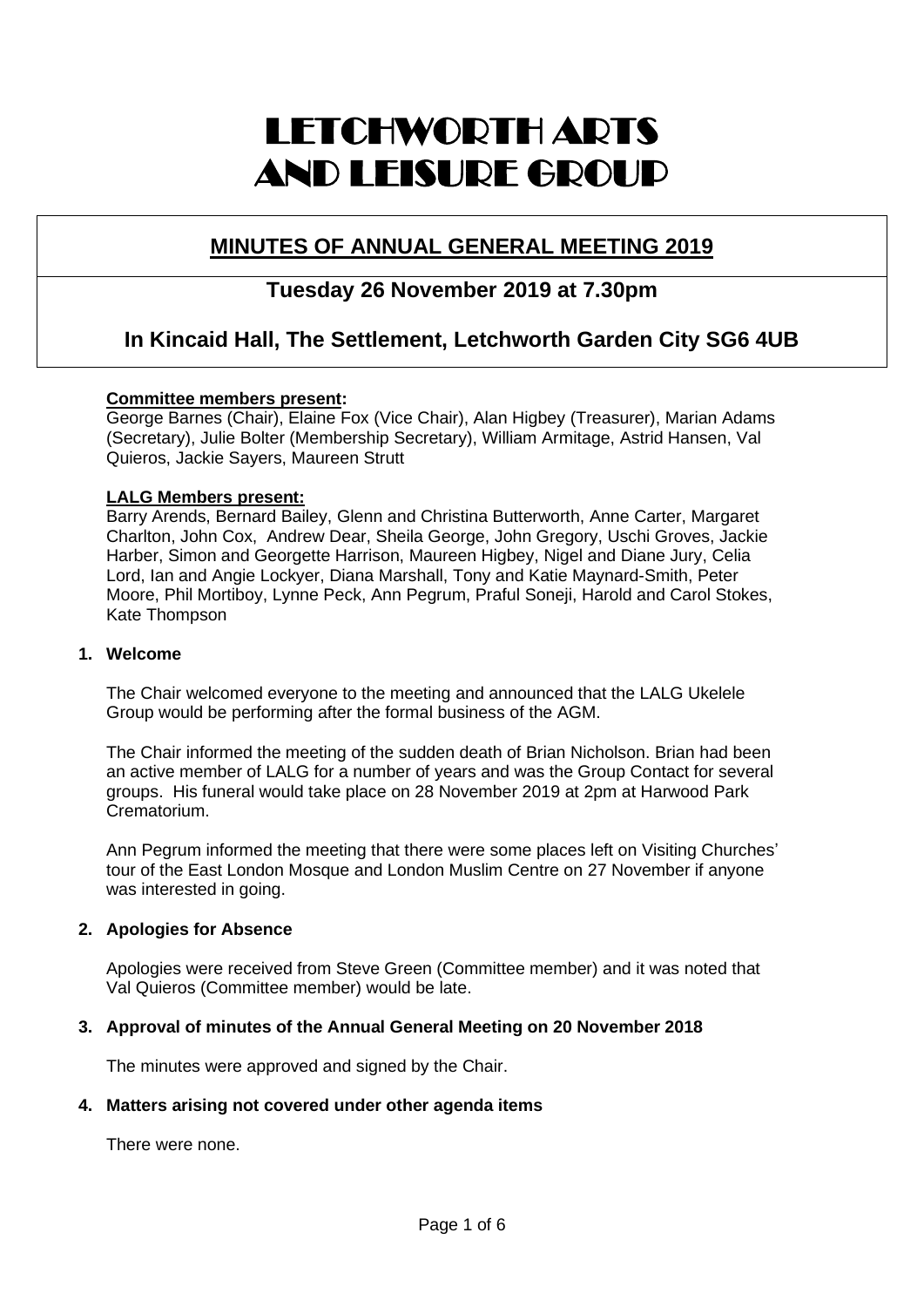# **5. Chair's Report**

The Chair reported as follows:

#### "**Review of the past year**

I would describe this year as largely a year of consolidation, that is to say, one in which we progressed those initiatives which were already underway rather than one in which new initiatives were started.

One of the most significant of these was the review of the website. An enormous effort has been made by the team set up last year for this purpose. This work is now nearly complete and the result is a significantly improved site which is much easier to use. This is particularly important at a time when we see the website as becoming more and more important for our Members.

The other major development is the work carried out on the LALG membership system. The first step has been the introduction of a rolling membership which means that the renewal date of membership will be the anniversary of the date of the joining rather than there being one date for all renewals. The next stage, which is well underway, will be the implementation of a system which will allow new Members to join, existing Members to renew membership, and to make payments on line. So this is a similar system which operates for organisations such as the National Trust. It is expected that this system will be operable in the early part of the new year.

Last year, I mentioned that we had employed a consultant to provide support to our inhouse team on the implementation of the new membership system. While the in-house team has used this resource, by far the bulk of the work for this project has been carried out by them, and in particular by Tony Maynard-Smith, who has also played a significant role in providing general IT support to LALG for many years.

No doubt this work has gone largely unrecognised by our membership but many people who are actively involved with LALG will know of the work carried out by Tony and his wife Katie in other areas of our organisation over many years, including as coordinating editor of the Newsletter. I mentioned Tony's contribution last year but now we feel that a more significant gesture should be made. So we decided that this year we would offer life membership of LALG to Tony and Katie. We recognise that this is a small token of appreciation but it is only the second time that such a gesture has been made.

In mentioning the newsletter I must touch upon the recent difficulties experienced by our team of editors. They have been trying stoically to maintain the production of a monthly newsletter but the number in the team had dropped to three and was inadequate for the task. We faced the real possibility of having to reduce the production of the newsletter to one every two months.

This led us to appeal to our Members for volunteers to join the team. The response was extremely heartening and a number of people came forward. Jackie Sayers, who has taken over the coordinating role of the Newsletter Team, is currently undertaking the induction process with the volunteers. At this stage we believe that we will end up with an adequate number of editors to maintain the monthly production. So we are tremendously grateful to those who stepped up to help and to Jackie for her role in helping to resolve the crisis.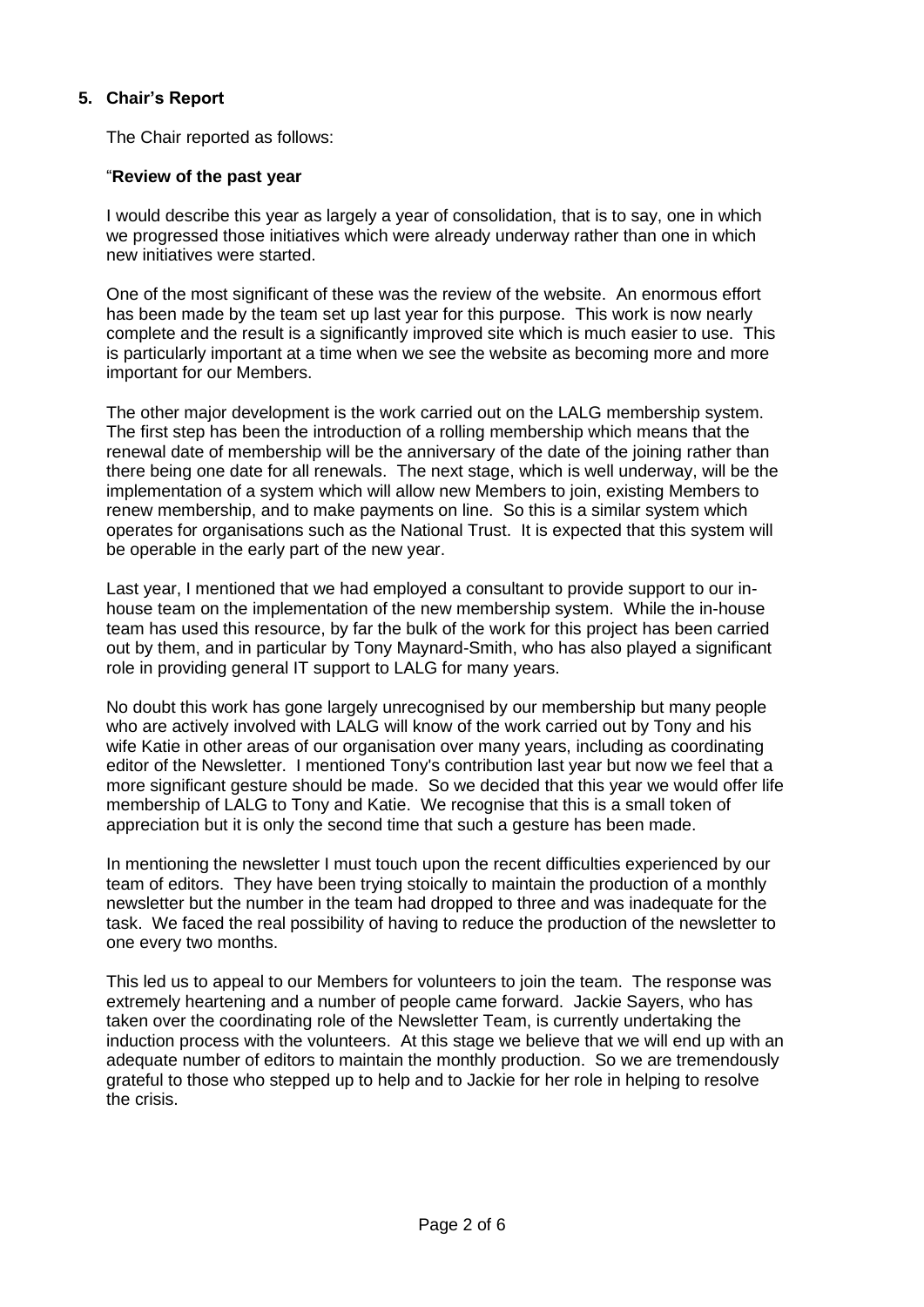# **Committee**

The Committee continues to work extremely hard and I am grateful to them for their contribution to the smooth operation of LALG.

The most significant change to the Committee concerned the post of treasurer. As I announced last year Val Quieros was standing down from this role after her second three year period although she continued in the role on an interim basis pending the appointment of her successor. After a few months we were very fortunate that Alan Higbey came forward and in March was appointed to the Committee to take on the role. Alan is currently the finance director of a company in North London following a long career with Lloyds bank, and has been a school governor. The Committee has already had the benefit of his expertise. Alan's formal appointment to the Committee is one of those to be confirmed tonight.

As part of our determination to provide more support to Group Contacts we identified a need for someone to support them over safety issues. They would give advice and where necessary offer direct assistance in the event of an incident. While this could be relevant to any group it is more likely to be of interest to those organising trips. Therefore the Committee agreed to nominate one of its number as a safeguarding officer. Steve Green offered himself for this role and we are grateful to him for that.

We have three members of the Committee who are standing for re-election tonight but Di Jury has decided not to stand after her three year term has expired and I would like to thank her for her contribution which included over two years as vice chair of LALG. Additionally, during the year, Jane Webb decided to stand down and her contribution will be missed. This will leave three vacancies including the Publicity Officer.

While there is a general shortage of personnel in a number of our teams they continue to cope with their work. However, of particular concern is the Publicity Team. As I mentioned Jackie Sayers is now acting as coordinating editor for the Newsletter Team which required her to give up her role as Publicity Officer. The Publicity Team continued to function as best it could but the lack of a dedicated co-ordinator has had an impact on its effectiveness. We have been advertising for a replacement for Jackie for some time until now without success. However, I am delighted to be able to report that John Cox, who is well known to many in LALG as the organiser of the Opera Group, has stepped forward to take on the role of Publicity Officer. We hope to confirm John's nomination onto the Committee tonight and formally appoint him as Publicity Officer at the next Committee meeting.

In general, I feel that LALG is in a very good state. Our financial position is healthy and, as I pointed out in the latest newsletter, currently we have over 100 groups whereas 25 years ago we had only 17. At that time membership was below 500 households and now it is above 1500.

There is still an enormous well of enthusiasm and a willingness from our Members to support LALG as evidenced by the response to our appeal for additional newsletter editors.

I believe that LALG will continue to go from strength to strength and that the future of this unique organisation is very bright."

Tony Maynard-Smith thanked everyone for the gift of life membership for himself and Katie.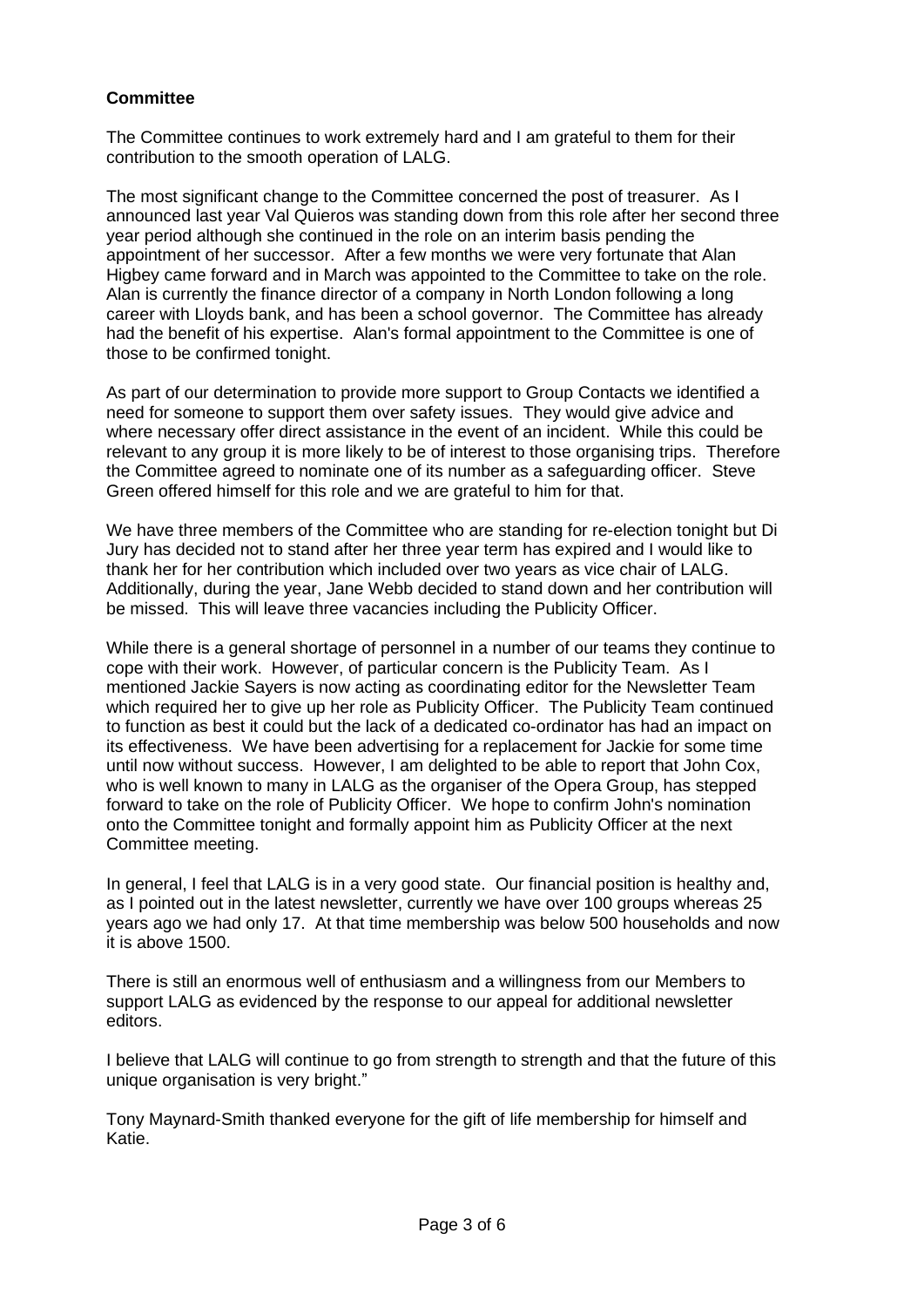# **6. Treasurer's Report**

The Treasurer presented the accounts for the year ended 31 July 2019. He reported as follows:

"The year has been a neutral one from a cash flow point of view, with the amount held in LALG's bank account remaining at around £28,500, despite spending of just under £8,000 to date on the new website. Letchworth Garden City Heritage Foundation made a grant of £10,000 towards the work, for which we are very grateful, and we have committed a further £3,000 to complete it.

Excluding this commitment, LALG's cash position was £23,500 as at year-end.

As the Chair mentioned, during the year, the Committee decided to change the way in which we manage membership, so that anyone joining LALG would have their membership renewed one year from the date of joining, rather than at the previously fixed point of 1st August. To simplify matters from an accounting viewpoint, we decided to recognise membership monies on a cash basis, bringing them into the accounts on the date of receipt and not accruing payments to the annual renewal date, as had been the case in the past. The effect is to increase the amount of membership monies shown in the figures for the year ended 31st July 2019, and there will be a corresponding reduction in the current year to 31st July 2020.

During the year, the Committee also decided to close the investment account held with Nationwide as it was paying less than 0.5% per annum interest. Instead we opened an investment account with locally based Redwood Bank presently paying 1.34% per annum. This new account operates on a 30-day notice basis and we will deposit a larger proportion of LALG's cash in it to maximise income without compromising LALG's ability to meet its cash commitments.

Overall income for the year ended 31st July 2019 totalled £28,345, excluding the grant from the Heritage Foundation. Membership monies of £23,017 formed the bulk of our income. Advertising in the newsletters raised a further £1,805 and Social Team events raised £2,240, and £1,150 after expenses.

Expenditure totalled £28,384, of which £15,594 was the cost of printing and mailing the monthly newsletters. The cost of insurance to cover LALG activities was £1,771 and is now shown as a discrete item in the accounts.

Overall, this has been a good year for LALG and I commend this report, and the accounts for the year ended 31st July 2019, to the meeting."

In response to a question, the Treasurer confirmed that Redwood Bank was covered by the Financial Services Compensation Scheme.

# **7. Formal approval of accounts for year ended 31 July 2019**

The motion to formally agree the accounts for the year ended 31 July 2019 was proposed by Kate Thompson and seconded by Diane Jury. It was unanimously agreed.

# **8. Membership Secretary's Report**

The Membership Secretary reported as follows:

"Our membership numbers continue to be relatively stable. At the date of writing this report (11 November) we have 1,419 households as LALG members, and as of today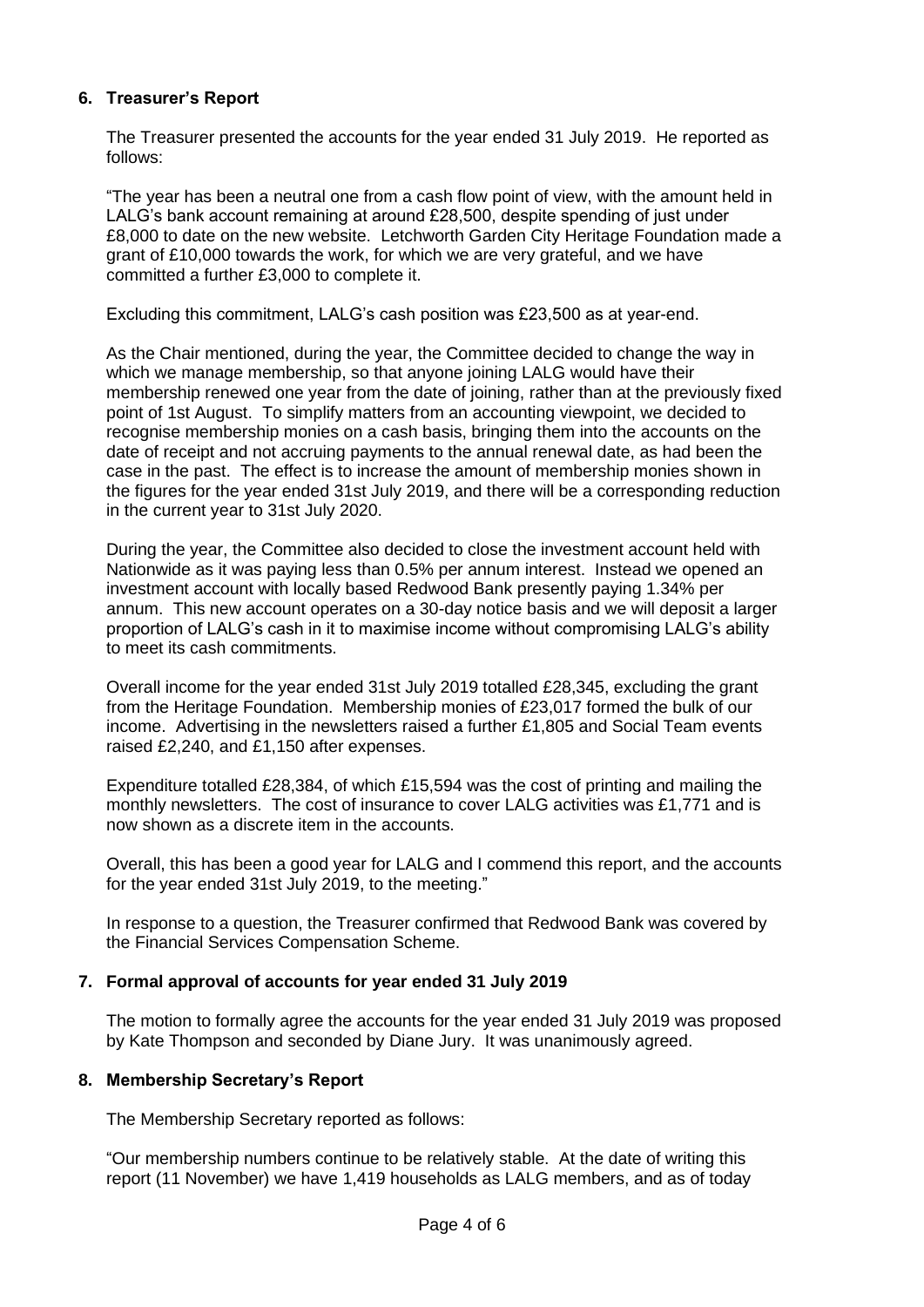1,427. About 26% of our membership opt to have their newsletter delivered by email which is slightly up on last year's percentage of 24.5%. The number of households renewing their membership by online bank transfer was also up this year with over 500 paying in this way. I think that the least favourite job of any of the Membership Team is taking payments into the bank so we hope that this number will continue to increase.

David's Bookshop continues to act as a depository for membership forms and payments. We continue to be grateful to the staff for their assistance and for dealing with the odd query, especially around peak renewal time.

As mentioned by the Chair, the main focus for the Membership Team this year, apart from processing new memberships, renewals and requests for replacement cards has been testing the new membership system. A great deal of work has gone into crafting the new system and I would like to thank Tony Maynard-Smith in particular for all his help, all his responses to my many queries and his patience when changes were requested.

I am pleased to say that I am writing this report after having now used the new membership database for a little while. When you renew your membership next year you will see the difference between the new system and the old system. No longer will you receive a card on which a carefully 'cut to size' label has been stuck, posted in an envelope on which another label has been stuck but, instead, you will receive a letter with an integrated membership card. I do have some samples with me if anyone would like to have a look at our new membership cards. The card is laminated and can be easily detached from the letter. Provided we have the information, all members of a household will now automatically get their own card in their own name, more details of which will appear in the newsletter in due course. Following a change to the Constitution agreed at last year's AGM, membership is now for a calendar year from the time of joining (or from your renewal date). But as the bulk of renewals will still be on 31 August, expiry dates will be staggered around this date with the addition of a few days.

The next phase to be rolled out for membership is to enable new members to both join and pay online. By the time next August comes around we very much hope that many current members will also register and renew their membership online. Information on how to do this will appear in the newsletter nearer the time. However paper renewals will still be possible."

In response to a question about households there were in Letchworth Garden City, the actual number was unknown but it was noted that three years' ago there were 14-15,000 residential postal addresses. However there were also Members who lived outside of the town.

**9. Election of Committee members (including members retiring by rotation and offering themselves for re-election and members appointed by the Committee during the year and offering themselves for election)**

| <b>Name</b>     | <b>Proposer</b>     | <b>Seconder</b>       |
|-----------------|---------------------|-----------------------|
| Marian Adams*   | Sandra Scott        | George Barnes         |
| John Cox        | George Barnes       | <b>Jackie Sayers</b>  |
| Steve Green*    | Elaine Fox          | <b>Maureen Strutt</b> |
| Alan Higbey**   | <b>Marian Adams</b> | <b>Jackie Sayers</b>  |
| Maureen Strutt* | Elaine Fox          | <b>Steve Green</b>    |

Nominations were as follows: